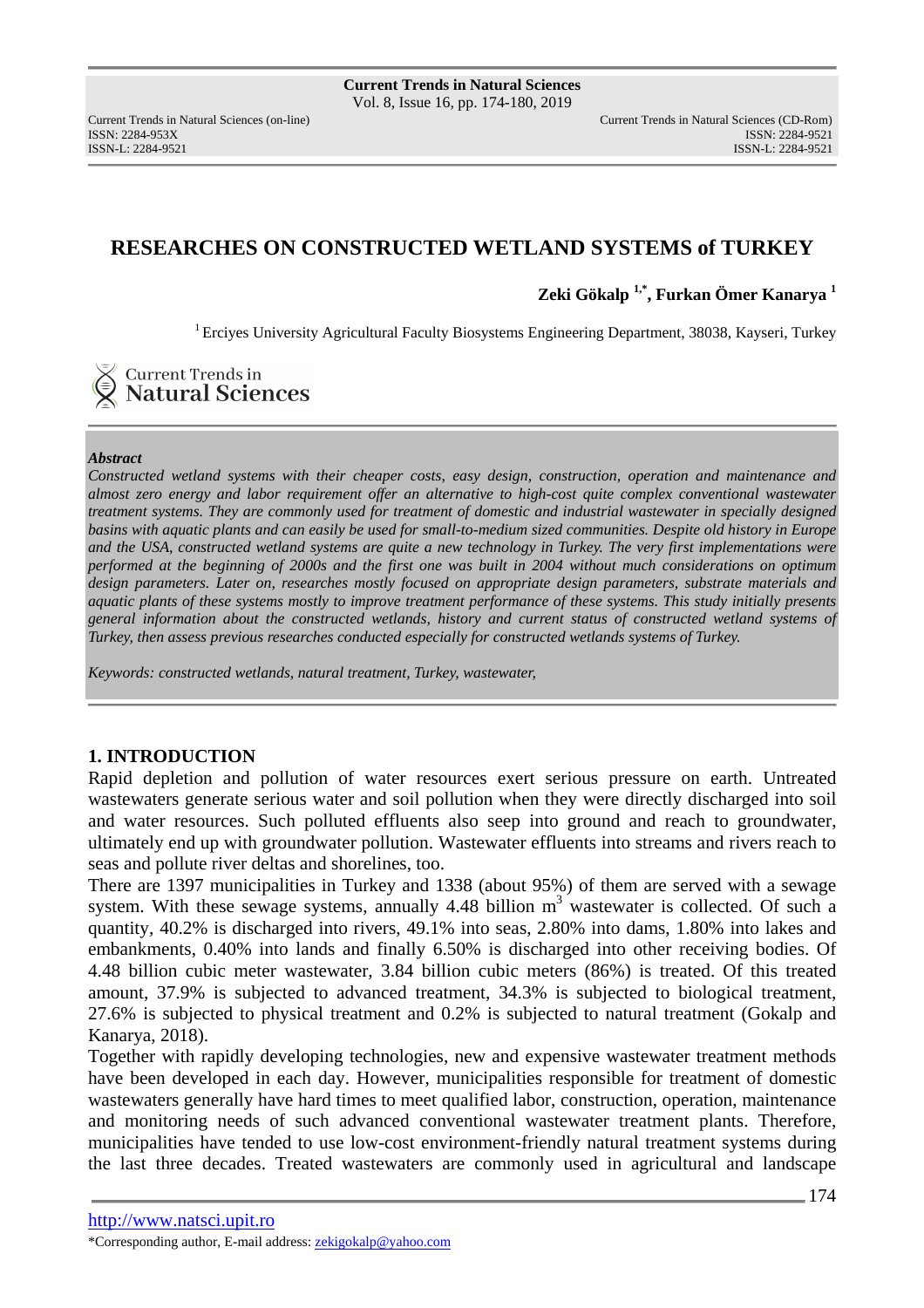Vol. 8, Issue 16, pp. 174-180, 2019

irrigation, facility process water of various industries and in several processes of the municipalities. Water Pollution Control Regulations provide detailed information about the re-use of treated wastewater effluents (Anonymous, 1991).

The works of Konya Provincial Water and Sewage Administration (KOSKI) can be given as pilot implementation. KOSKİ passed treated effluents through sand filters, disinfected treated wastewater effluents with UV (ultraviolet) light and used in refuge landscape irrigations. This treated wastewater lines used in refuge irrigations was called as "Purple Lines". Similarly, Istanbul Water and Sewage Administration (ISKI) initiated works about potential use of treated effluents in irrigations (Anonymous, 2011).

In this study, initially a general information about the natural and constructed wetlands are provided. Then, history and current status of constructed wetland systems of Turkey were provided and previous researches conducted especially on constructed wetlands systems of Turkey were assessed.

## **2. NATURAL TREATMENT SYSTEMS**

Natural treatment is a term defining wastewater treatment processes with the use of natural materials and methods. In natural treatment systems, soil, water, plants, microorganisms and atmosphere are in continuous interactions through physical, chemical and biological processes. Selection of a proper treatment system for a settlement with a population of between  $500 - 2000$ people is presented in Figure 1 (Kose and Yildiz, 2009). An underground seepage pond is illustrated in Figure 2. Natural wastewater treatment methods without a treatment facility can be classified as follows:

- Wastewater underground seepage basins (Figure 2)
- Wastewater evaporation basins
- Direct discharge of wastewater over sloping land (Figure 3)
- Stabilization ponds
- Constructed wetlands



*Figure 1. Wastewater treatment methods to be used for a settlement with a population of between 500 – 2000 people (Köse and Yıldız, 2009)*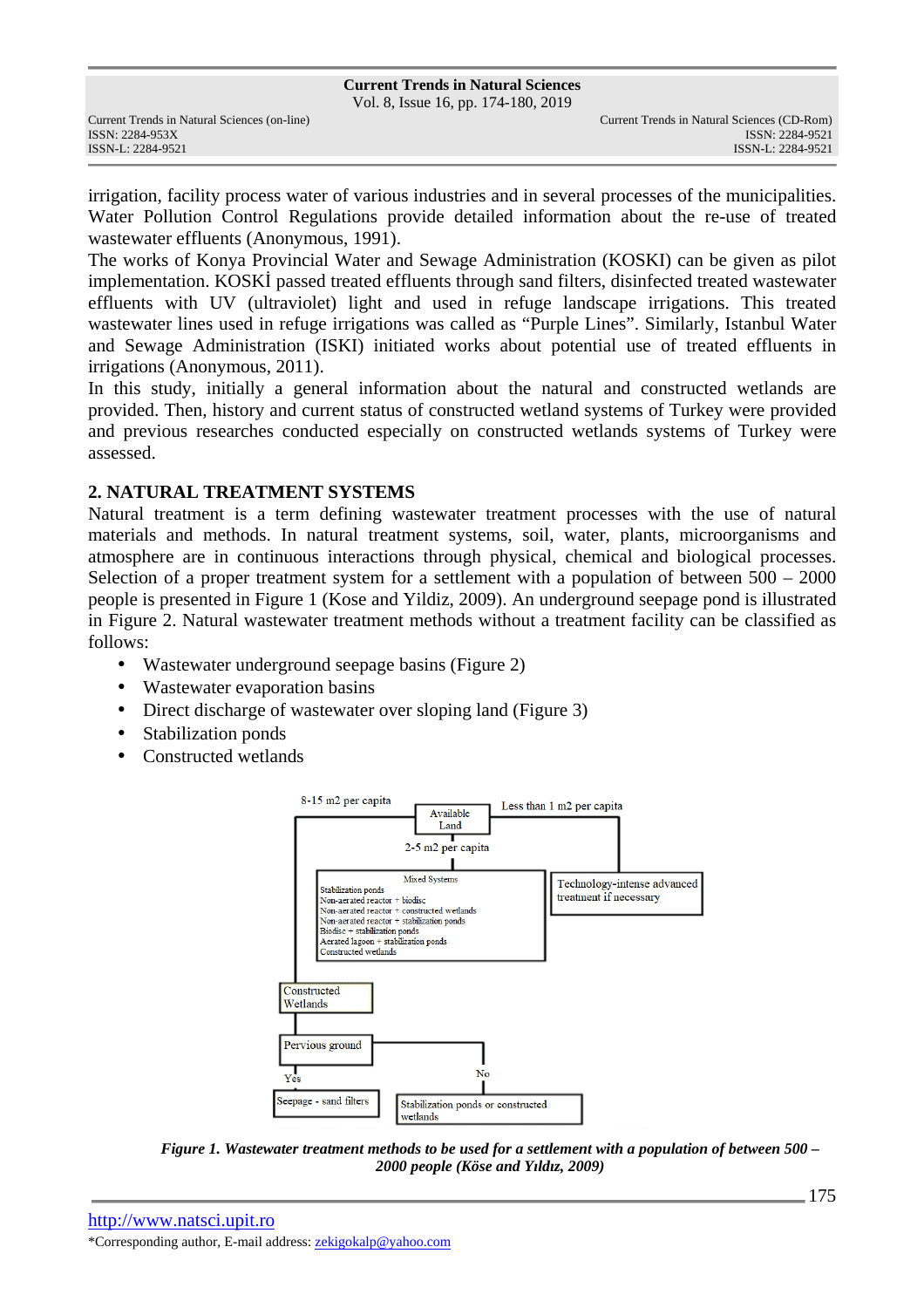Vol. 8, Issue 16, pp. 174-180, 2019

ISSN: 2284-953XISSN: 2284-9521

Current Trends in Natural Sciences (on-line) Current Trends in Natural Sciences (CD-Rom) ISSN-L: 2284-9521



*Figure 2. Underground seepage ponds (Balman and Balman, 2002; Bayhan, 2009* 



*Figure 3. Discharge of wastewater effluent to sloped terrain (Balman and Balman, 2002; Bayhan, 2009)* 

## **3. CONSTRUCTED WETLANDS**

Constructed wetlands have a capacity of using ambient solar energy and regenerate themselves. They also provide a habitat for several wildlife creatures. These systems depend on filtration of wastewater in a basin generated in a size needed and filled with naturally available materials and treatment of wastewater with the aquatic plants grown in them. They are small-scale imitations of the natural wetlands. With the treatment of wastewater in these systems fed with septic tank effluents, domestic wastewaters of rural settlement could reliably be treated and safely discharged into receiving bodies.

Constructed wetlands do not require complicated high-technology equipment, there is no need for qualified labor. Energy requirements are also almost zero since gravity flow is employed in these systems. A successful constructed wetland design should take the following general criteria into consideration (Gokalp and Kanarya, 2018):

- The design should be kept as simple as possible and complex technological approaches should be avoided to prevent possible failures.
- The design should be so performed as to require the least maintenance.
- The wastewater flow should be supplied through gravitational flow.
- Extreme weather and climate conditions should be considered in design.
- The design should comply with the natural landscape and topography.
- The systems should be allowed time to reach the desired performance values.

These systems are classified into two types: free water surface ones and subsurface flow ones. Free water surface constructed wetlands generally have odor and mosquito problems, thus they are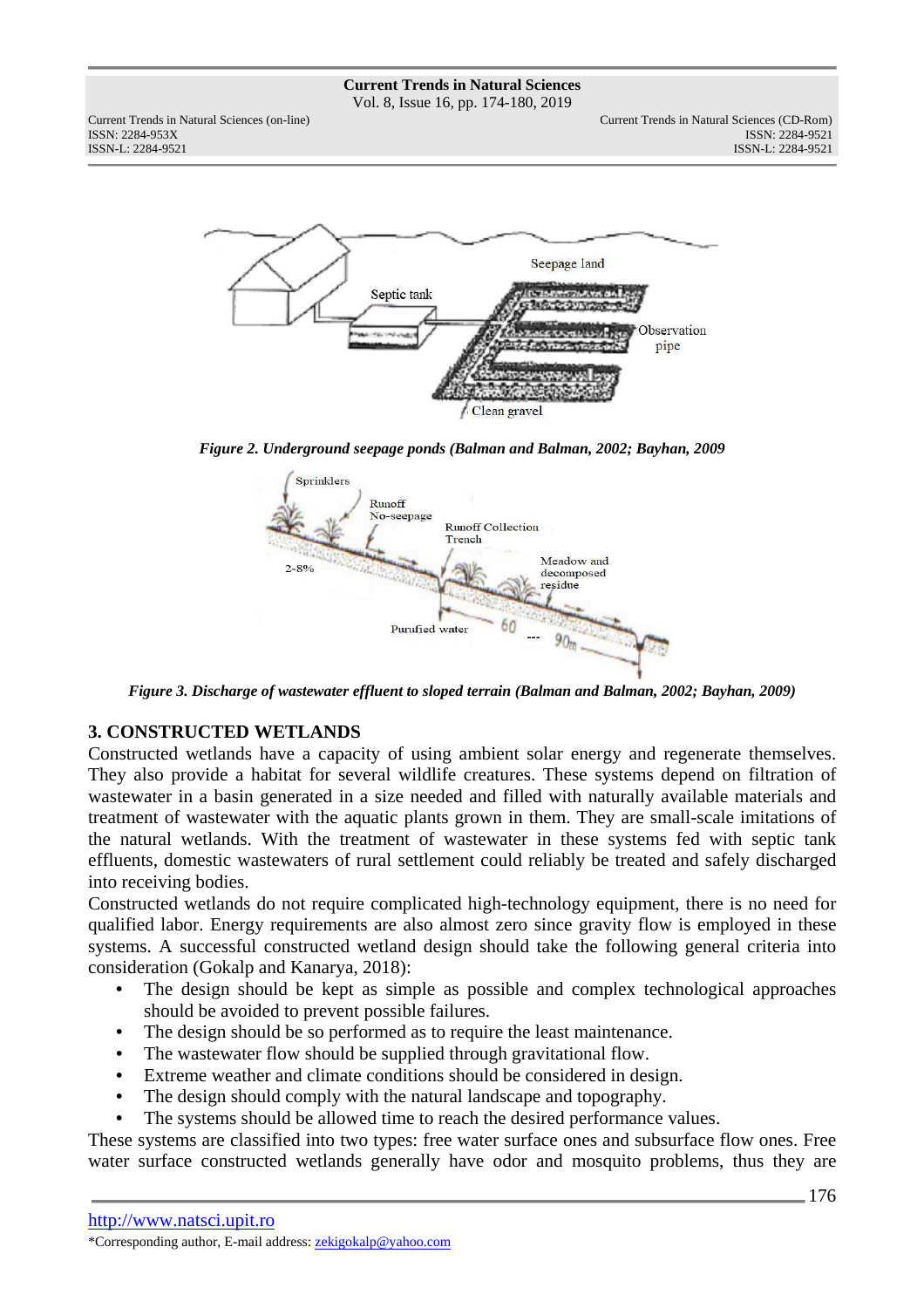Vol. 8, Issue 16, pp. 174-180, 2019

ISSN: 2284-953XISSN: 2284-9521

preferred in practice and mostly subsurface flow ones are preferred. Subsurface flow constructed wetlands are also divided into two types based on flow regime generated in them: horizontal flow and vertical flow (Figure 4) (Ayaz et al., 2003).



*Figure 4. Subsurface flow constructed wetlands (Ayaz et al., 2003)* 

## **4. CONSTRUCTED WETLAND RESEARCH AND IMPLEMENTATIONS IN TURKEY**

In Turkey, generally advanced wastewater treatment systems with long aerated sludge processes are used in wastewater treatment facilities of the municipalities. However, in places where sufficient lands for wastewater treatment facilities and with small populations, stabilization ponds or constructed wetlands (natural treatment systems) are also used. Direct seepage of untreated wastewater into underground, or discharge over the sloped surface or evaporation of wastewater are quite dangerous methods for human health. Since Turkey is trying to comply with EU Water Frame Directives, these methods are not used in Turkey (Anonymous, 2011).

Stabilization ponds are either natural or artificial water bodies in which wastewaters are kept until they get a stable and balanced structure before to discharge into waster bodies or lands. Stabilization ponds are the simplest type of wastewater treatment systems. They have several advantages over the other systems including no energy consumption, high reliability, easy operation and maintenance and environment-friendly nature. Cross-section of a stabilization pond is presented in Figure 5 (Ramadan and Ponce, 2019).



*Figure 5. Cross-section of a stabilization pond (Ramadan and Ponce, 2019)* 

Natural treatment systems were first introduced by General Directorate of Rural Affairs in 43 villages of Turkey in 2004. The first constructed wetland system was applied in Dikilitaş village of Haymana town of Ankara. In that system, a constructed wetland project was designed to serve a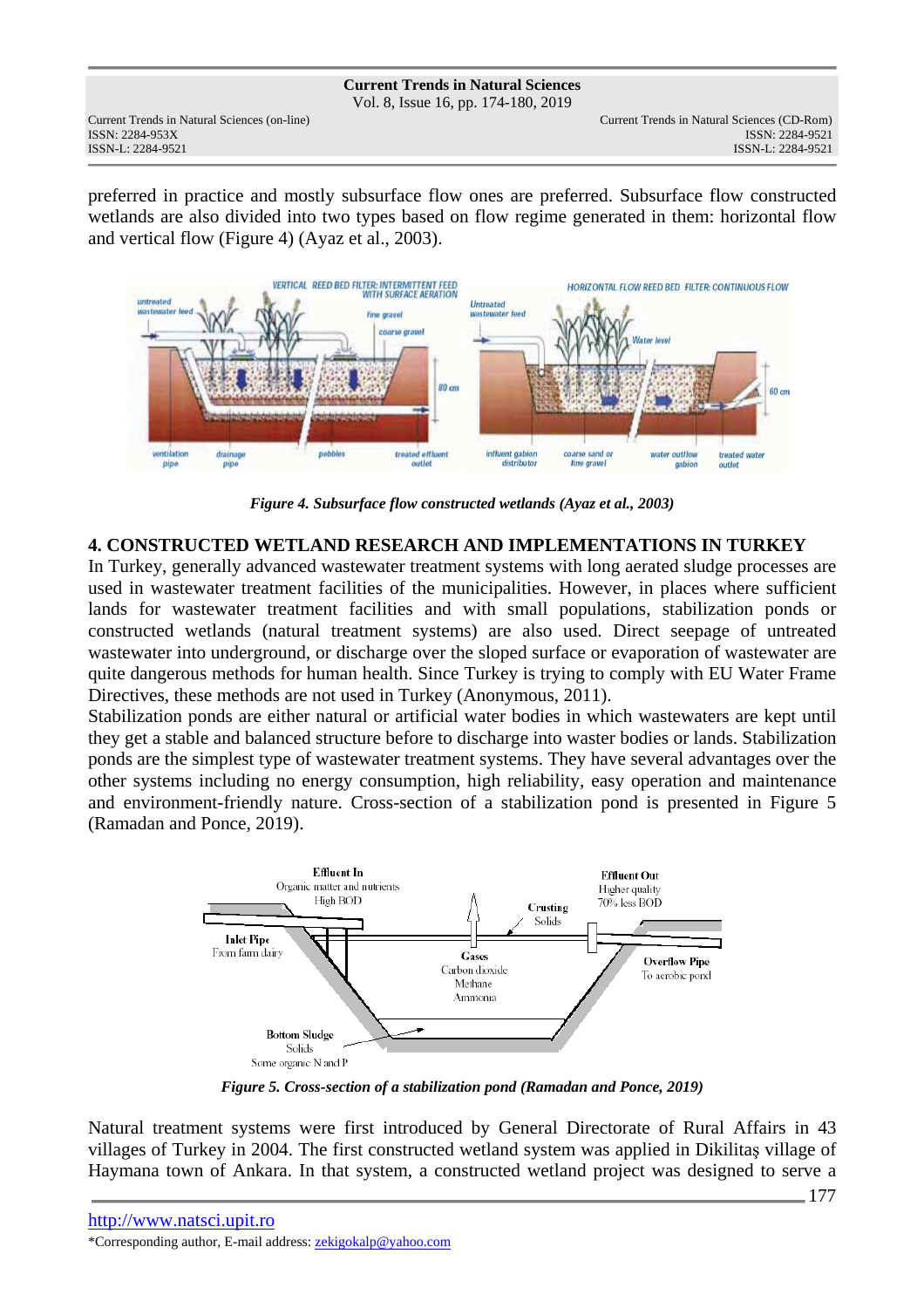Vol. 8, Issue 16, pp. 174-180, 2019

ISSN: 2284-953XISSN: 2284-9521

population of 250 people. The second project was also implemented by General Directorate of Rural Affairs in Korucu village of Torbalı town of Izmir to serve for a population of 1095 people. This system was subsurface horizontal flow constructed wetland. The performance of this system is provided in Table 1 (Anonymous, 2011). Later on, natural treatment projects were implemented in Kapaklı village of Ilgın, Tuzlukcu village of Erdogdu and Camlı village of Aksehir. Another natural treatment system was constructed in Sakarkaya village of Akhisar town of Manisa province to serve for domestic wastewater treatment of 725 people living in 145 houses. This system was also subsurface horizontal flow constructed wetland. Performance parameters of that system are provided in Table 2 (Anonymous, 2011).

| Parameter                   | Influent | Effluent | Regulation |
|-----------------------------|----------|----------|------------|
| $\text{COD} \text{ (mg/l)}$ | 42       |          | 80         |
| $BOD_5$ (mg/l)              |          |          |            |
| <b>TSS</b><br>(mg/l)        | 89       |          |            |

| Table 1. Performance parameters for the constructed wetland of Torball town of Izmir |  |  |  |
|--------------------------------------------------------------------------------------|--|--|--|
|                                                                                      |  |  |  |

| Tuble 2. I erformance parameters for the constructed welland of Sakarkaya village of Manisa |          |          |            |  |
|---------------------------------------------------------------------------------------------|----------|----------|------------|--|
| Parameter                                                                                   | Influent | Effluent | Regulation |  |
| $COD$ (mg/l)                                                                                | 842      | 685      | 180        |  |
| $BOD_5$ (mg/l)                                                                              | 520      | 380      | 50         |  |
| $TSS$ (mg/l)                                                                                | 89       | 66       |            |  |
| $TN$ (mg/l)                                                                                 | 64       | 56       |            |  |
| TP (mg/l)                                                                                   | 2.02     | 1.17     |            |  |
| pH                                                                                          | 6.88     | 6.74     | 6-9        |  |

|  |  | Table 2. Performance parameters for the constructed wetland of Sakarkaya village of Manisa |
|--|--|--------------------------------------------------------------------------------------------|
|--|--|--------------------------------------------------------------------------------------------|

Separate three constructed wetland systems were implemented at the effluent discharge of Istanbul Pasakoy conventional wastewater treatment system just to polish treated effluents. They were all subsurface flow constructed wetlands and there aren't any odor and mosquito problems. Water distribution is performed through the pipes, wetland basin was covered with a compacted clay layer, substrate materials included gravel and sand and plantation was performed with the use of aquatic cyperus species (Iskender et al., 2005). The other constructed wetland projects implemented in Turkey were listed as follows:

- Sultanhanı Aksaray
- Viransehir Sanlıurfa
- Salur Kayseri (Figure 6)
- METU (Middle East Technical University) Ankara

Almost of all the constructed wetland systems were subsurface horizontal flow type. Following the demolish of Rural Affairs, Special Provincial Administrations were responsible for the construction of natural treatment systems. Finally, Provincial Water and Sewage Administrations took the responsibility of design, construction, operation and maintenance of constructed wetlands (Gokalp and Tas, 2018a, b).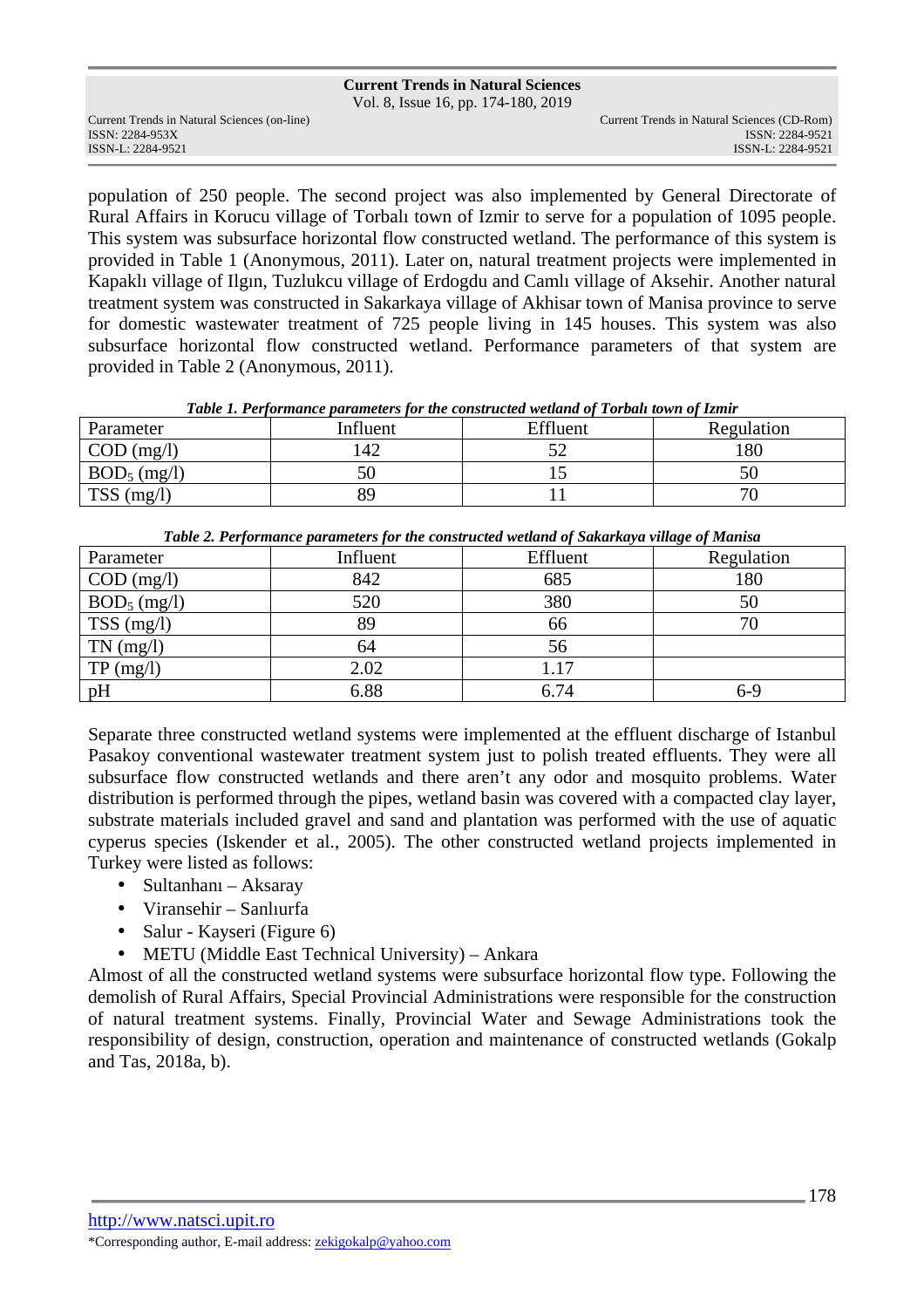Vol. 8, Issue 16, pp. 174-180, 2019

ISSN: 2284-953XISSN: 2284-9521

Current Trends in Natural Sciences (on-line) Current Trends in Natural Sciences (CD-Rom) ISSN-L: 2284-9521 ISSN-L: 2284-9521



*Figure 6. Construction phases of a natural treatment system (Kanarya, 2018)* 

## **5. CONCLUSIONS**

Present constructed wetlands of Turkey have various problems including site selection, filter medium clogging, leakages, plantation, operation and maintenance problems. In Turkey, almost none of the systems are monitored and assessed. The contractor constructs the system and transfer it to the village without any operation, maintenance, monitoring and assessment activities. The first thing to be done is to redesign the projects according to national and international standards. Instead of using pilot projects, site-specific project should be designed by taking the regional characteristics and wastewater characteristics into consideration. Natural treatment systems are state-supported and funded systems. Each year, millions are spent for the construction of these systems. If the relevant measures are not taken urgently, all these investments will turn into waste and dead investments.

### **6. REFERENCES**

Anonymous (1991). Water Pollution Control Regulations of Turkey – Technical Issues, https://www.mevzuat.gov.tr/.

- Anonymous (2011). Constructed Wetlands and Re-Use of Waste Water for the Irrigation in Turkey and Israel. ORSAM Report No: 78.
- Ayaz, S.Ç., Akça, L., Tunçsiper, B., Saygın, Ö. (2003). Two-stage Constructed Wetland for Wastewater Treatment. *SKKD*, 13(3), 18-22.
- Balman, V., Balman., A.H. (2002). Wastewater Treatment in Environmental Pollution Control. *Arceivala*, Soli J., (Translated Book), 2nd Edition, Ankara.